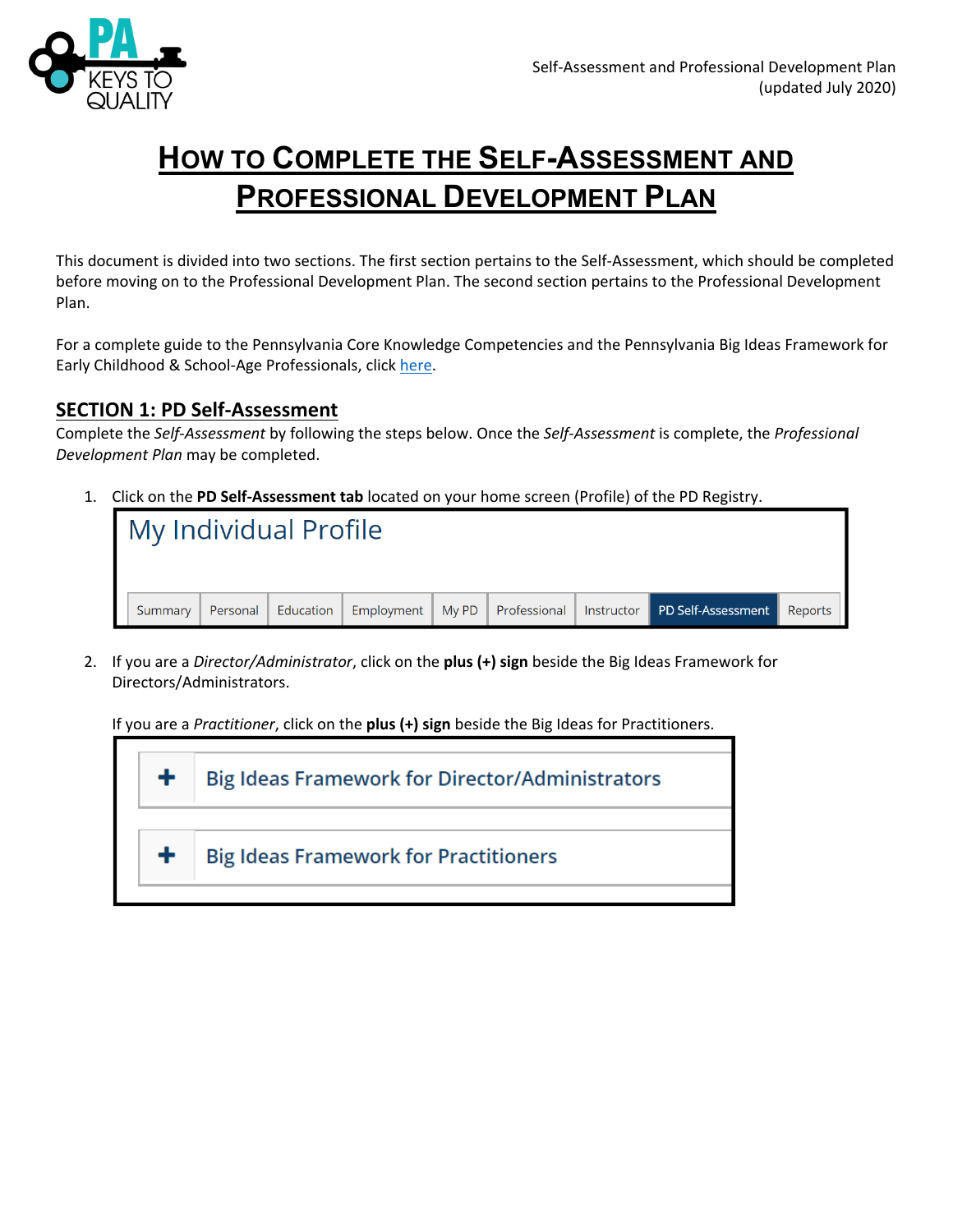

#### 3. Click **Start** to the right of each Knowledge Area, beginning with Child Growth and Development.

| Please complete each Knowledge Area by selecting START                              |              |
|-------------------------------------------------------------------------------------|--------------|
| Self-Assessment<br>Child Growth and Development (K1) $(2)$                          | <b>Start</b> |
| Self-Assessment<br>Curriculum and Learning Experiences (K2) $\binom{?}{?}$          | <b>Start</b> |
| Self-Assessment<br>Families, Schools, and Communities (K3) $\textcircled{\tiny{?}}$ | <b>Start</b> |
| Self-Assessment<br>Assessment (K4) (?)                                              | <b>Start</b> |
| Self-Assessment<br>Communication (K5) $(2)$                                         | <b>Start</b> |
| Self-Assessment<br>Professionalism and Leadership (K6) $\binom{?}{?}$               | <b>Start</b> |
| Self-Assessment<br>Health, Safety, and Nutrition (K7) $(2)$                         | <b>Start</b> |

#### 4. Answer each Essential Question listed within the Knowledge Area.

| Self-Assessment of Knowledge Child Growth and Development (K1)                                                                                                  | X |
|-----------------------------------------------------------------------------------------------------------------------------------------------------------------|---|
|                                                                                                                                                                 |   |
| ESSENTIAL QUESTIONS FOR DISCUSSION:                                                                                                                             |   |
| 1. To what degree can I name, describe, and compare the theories and domains of child development and the<br>importance of brain development in young children? |   |
| <b>Beginning Knowledge</b>                                                                                                                                      |   |
| Implements Knowledge/Content                                                                                                                                    |   |
| Analyzes/Evaluates Content                                                                                                                                      |   |
| Teaches/Instructs Others on Content                                                                                                                             |   |
| 2. What is my knowledge of how children develop in constantly changing environments?                                                                            |   |
| <b>Beginning Knowledge</b>                                                                                                                                      |   |
| Implements Knowledge/Content                                                                                                                                    |   |
| Analyzes/Evaluates Content                                                                                                                                      |   |
| Teaches/Instructs Others on Content                                                                                                                             |   |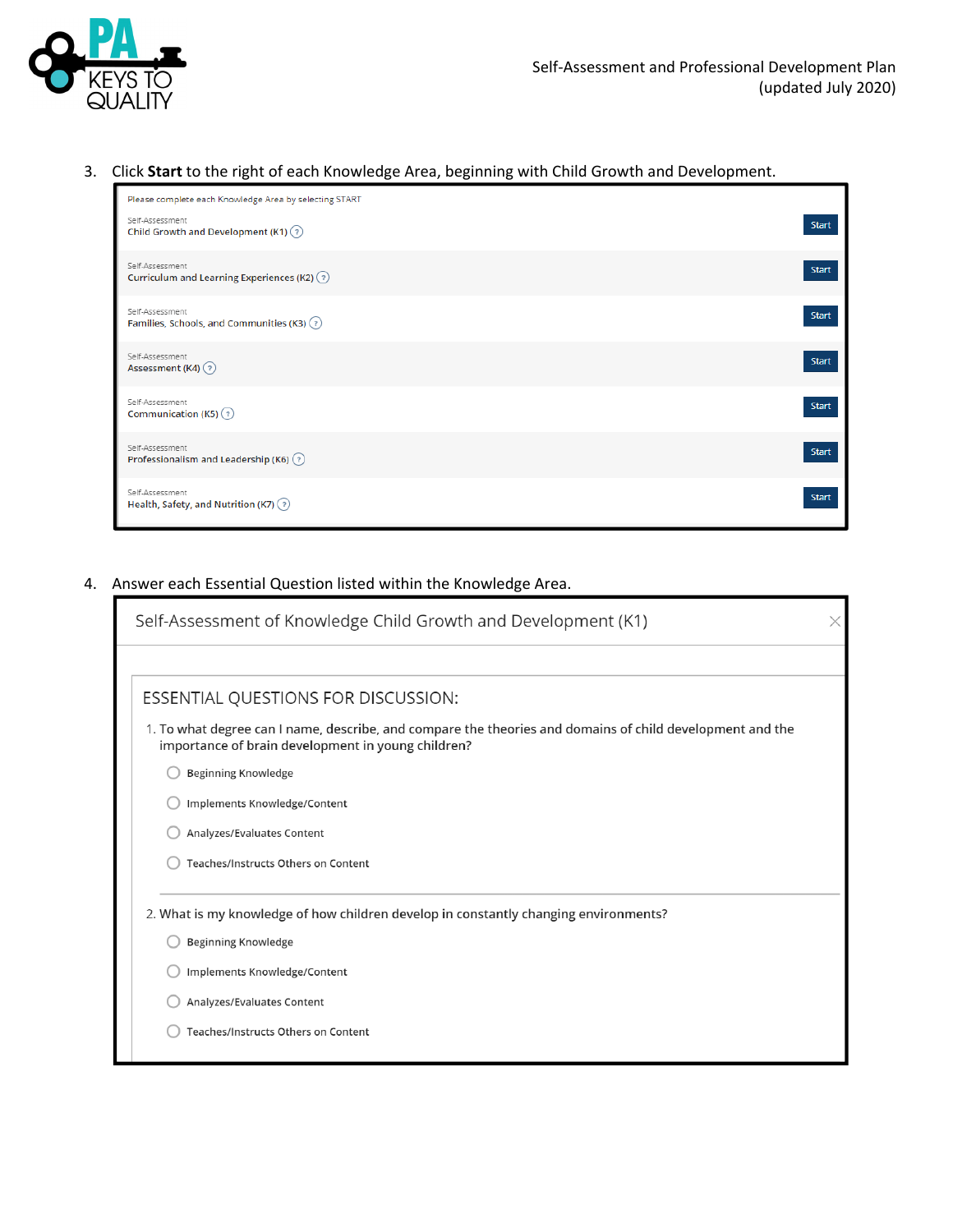

5. Once all questions are answered within each Knowledge Area, click Submit Assessment.

Submit Assessment

- 6. Once a Self‐Assessment is submitted for each Knowledge Area, a date of completion will show under the Date Completed column.
- 7. To view the Summary of the Self‐Assessment, click on the **Reports** tab on the home screen (Profile).

| Personal   Education  <br>Summary | Employment   My PD   Professional   Instructor   PD Self-Assessment   Reports |
|-----------------------------------|-------------------------------------------------------------------------------|

8. Click on **The Big Ideas Framework Definitions and Results Report**.



9. On this report, you will see each Knowledge Area and your results of the self-assessment. There are no right or wrong results. Each result informs you of where most of your answers were categorized (Beginning Knowledge, Implements Knowledge, Analyzes Content, and Teaches others in content) and can help you plan for future professional development.

*\*The completion date will be listed beside each Knowledge Area and should be updated yearly.* 

| Report provide the information needed for you to create your Professional Development Plan in the PA Registry.                                                                                                                                                                                                           | The Big Ideas Framework Definitions and Results Report<br>The Big Ideas Frame Definitions and Results report provide the general definitions of each of the Core Knowledge areas, it provides your personal<br>results based on the self-assessment you completed in the PA Registry Big Ideas Framework Self-Assessment, and lastly it provides you the definitions<br>of the results you received on the self-assessment. The Big Ideas Framework Self-Assessment and The Big Ideas Framework Definitions and Results |                      |
|--------------------------------------------------------------------------------------------------------------------------------------------------------------------------------------------------------------------------------------------------------------------------------------------------------------------------|-------------------------------------------------------------------------------------------------------------------------------------------------------------------------------------------------------------------------------------------------------------------------------------------------------------------------------------------------------------------------------------------------------------------------------------------------------------------------------------------------------------------------|----------------------|
| <b>Asessment</b>                                                                                                                                                                                                                                                                                                         | Result                                                                                                                                                                                                                                                                                                                                                                                                                                                                                                                  | <b>Complete Date</b> |
| <b>Child Growth and Development (K1)</b>                                                                                                                                                                                                                                                                                 | <b>Analyzes/Evaluates Content</b>                                                                                                                                                                                                                                                                                                                                                                                                                                                                                       |                      |
| Children develop and grow over time as a result of interacting<br>factors occurring in the context of the family, the cultural<br>environment and social experiences.                                                                                                                                                    | Professionals fully apply the standards into practice and adapt<br>strategies to different settings and situations                                                                                                                                                                                                                                                                                                                                                                                                      | 10/5/2018            |
| <b>Curriculum and Learning Experiences (K2)</b>                                                                                                                                                                                                                                                                          | <b>Implements Knowledge/Content</b>                                                                                                                                                                                                                                                                                                                                                                                                                                                                                     |                      |
| Learning environments should be designed and modified to<br>support children's individual needs and interests. PA Learning<br>Standards and its guiding principles are the foundation for<br>teachers' development of curriculum and instruction that is<br>developmentally, culturally, and linguistically appropriate. | Professionals begin to connect and apply the standards when<br>working with children and families                                                                                                                                                                                                                                                                                                                                                                                                                       | 10/24/2018           |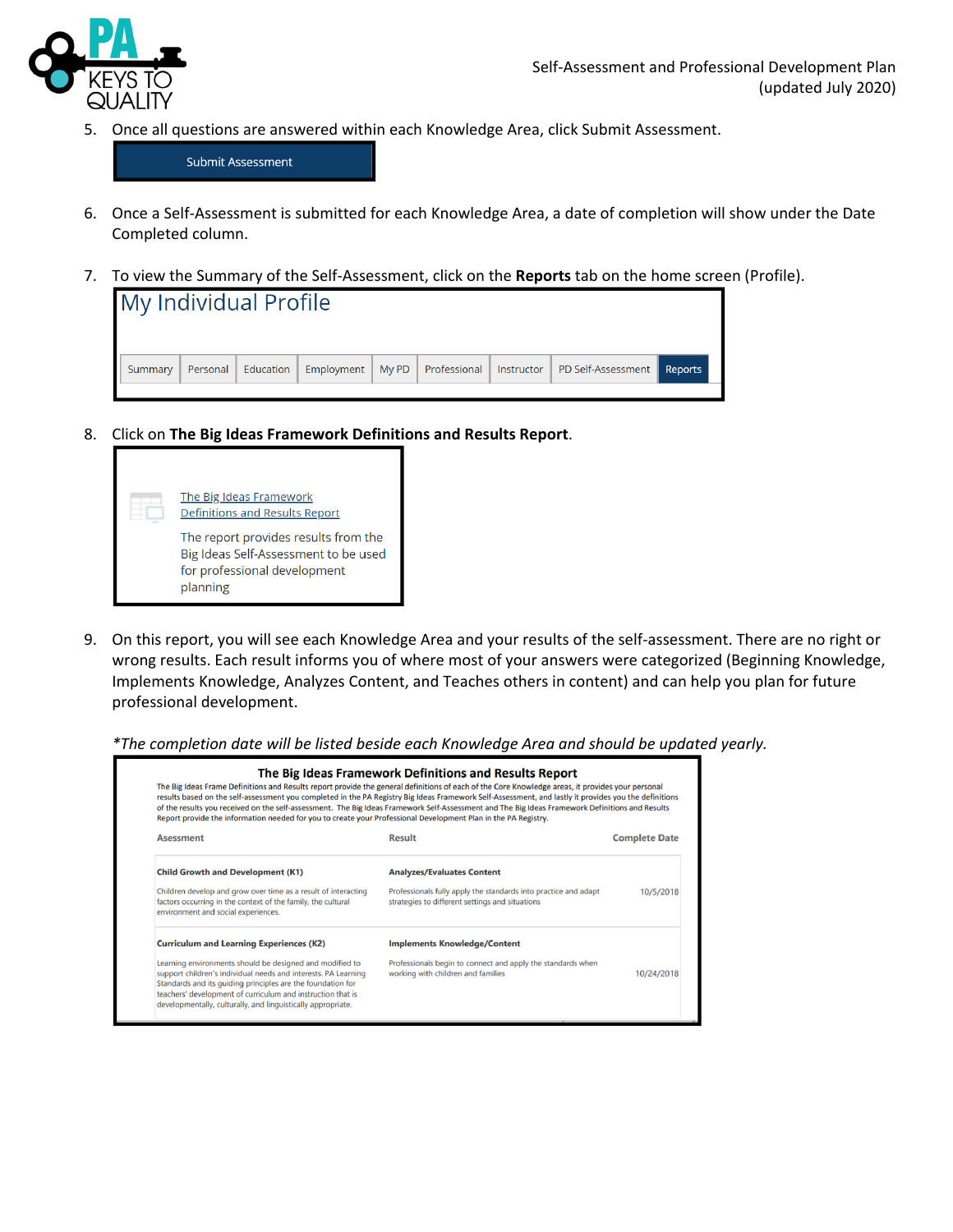

## **Section 2: Professional Development Plan**

1. To access the Professional Development Plan, click on **Professional Development Plan** on the left, black menu of your home screen (Profile).

| ⋒                         | My Individual Profile                                                                                                                                                             |
|---------------------------|-----------------------------------------------------------------------------------------------------------------------------------------------------------------------------------|
| 茴                         |                                                                                                                                                                                   |
| G                         | Summary<br>Personal<br>Education<br>Employment<br>My PD<br>Professional<br>PD Self-Assessment<br><b>Reports</b><br>Instructor                                                     |
| $\pi_{\rm g}$<br>S.<br>P. | Welcome,<br>Your user profile is currently open for editing. To have additional education and training verified, please update your<br>profile below.<br>Your profile is current. |
| æ                         | Invoices<br><b>Professional Development Plan</b>                                                                                                                                  |

2. Click on the **+Tasks** tab in the top right corner of the Professional Development Plan.



3. Complete the steps by writing a description of the goal, choosing a goal topic, goal category, and the action to complete the goal.

| $+$ Tasks<br>$\times$                                    |
|----------------------------------------------------------|
| Description of Goal                                      |
| Define What Needs to be Done                             |
| O Maximum of 500 characters<br>Required                  |
| Goal Topic                                               |
| Select Category<br>v                                     |
| Required<br>Goal Category                                |
| Select Goal<br>v                                         |
| Required<br>Action                                       |
| Select Type<br>v                                         |
| Required                                                 |
| Save & Add Another<br>Save & Open                        |
| Saved Tasks<br><sup>1</sup> No tasks have been added yet |
|                                                          |
| Cancel                                                   |
|                                                          |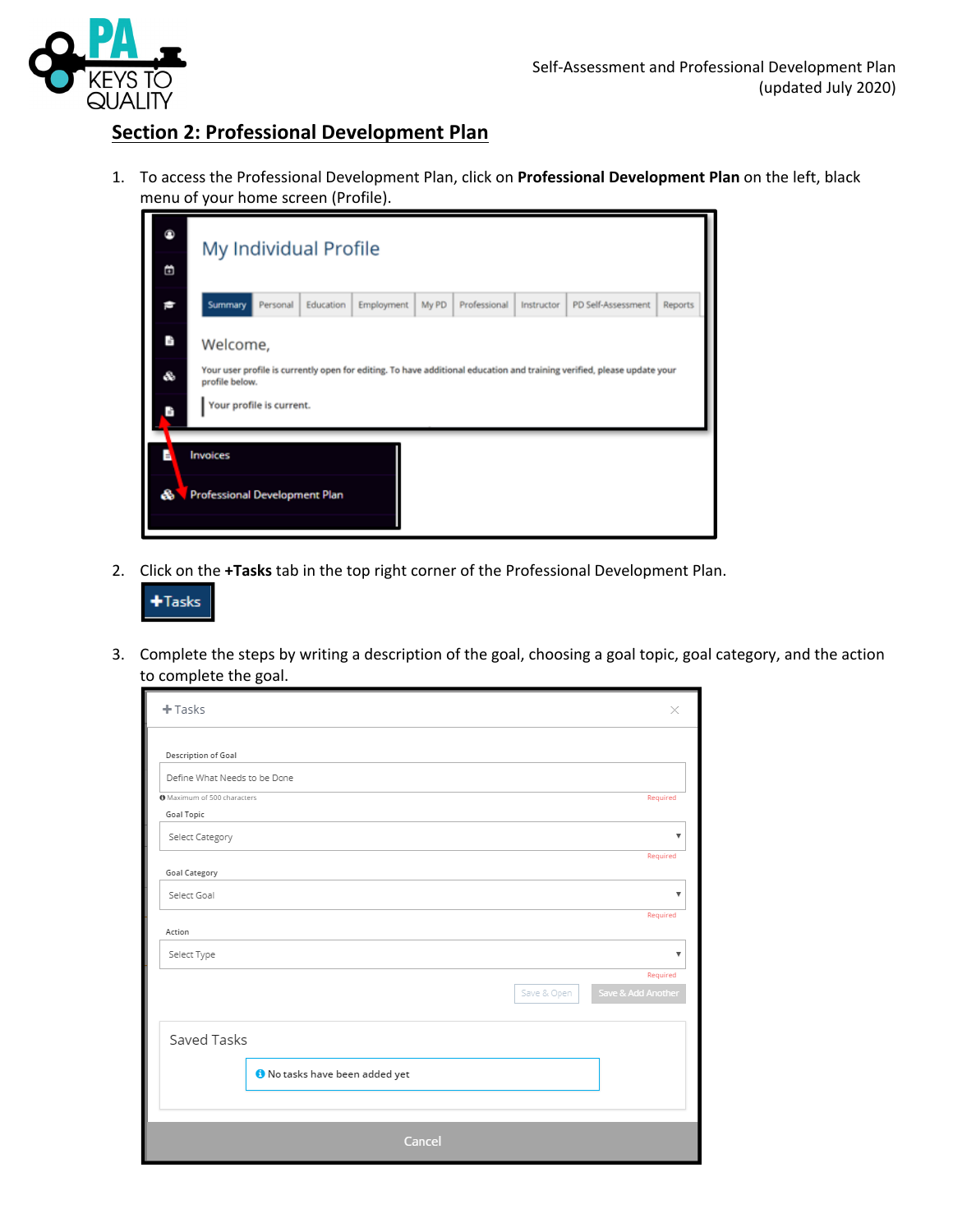

4. Click **Save & Open**.



5. Add and expected date of completion and the intended Outcome, potential barriers and/or additional resources needed.

| <b>Additional Task Details</b>                                                                          |  |
|---------------------------------------------------------------------------------------------------------|--|
| Expected date                                                                                           |  |
| Enter Expected Date                                                                                     |  |
| Intended Outcome, Potential Barriers, and/or Additional Resources needed<br>Define the Intended Outcome |  |
| O Maximum of 500 characters                                                                             |  |

6. Click **Save Task**.

| <b>Save Task</b> |
|------------------|
|                  |
|                  |

7. Click the **X** in the top right of the screen to get to the main page of the Professional Development Plan.



8. When the goal has been completed, click on the **Manage** tab to the right of the goal.

| PQAS                                 | Complete |
|--------------------------------------|----------|
| Goal<br><b>PQAS Trainer Approval</b> |          |
| Documents                            | Manage   |

9. Add any **Task Documentation** that supports the completion of your goal. For example, a PQAS Certificate. Please note this section is not required. If you obtain a certificate or degree, you will add them to the *education tab of your profile.*

| <b>Task Documentation</b><br>Supporting documentation for this task.                                                                |                                                                                  |          |
|-------------------------------------------------------------------------------------------------------------------------------------|----------------------------------------------------------------------------------|----------|
|                                                                                                                                     | O No documents have been added.<br>Click the "+File" button to upload documents. | $+$ File |
| The following file types are accepted:<br>.doc,.docx,.xls,.xlsx,.pdf,.rtf,.ppt,.pptx,.jpeg,.jpg,.bmp,.gif,.png,.pub,.tiff,.tif,.zip |                                                                                  |          |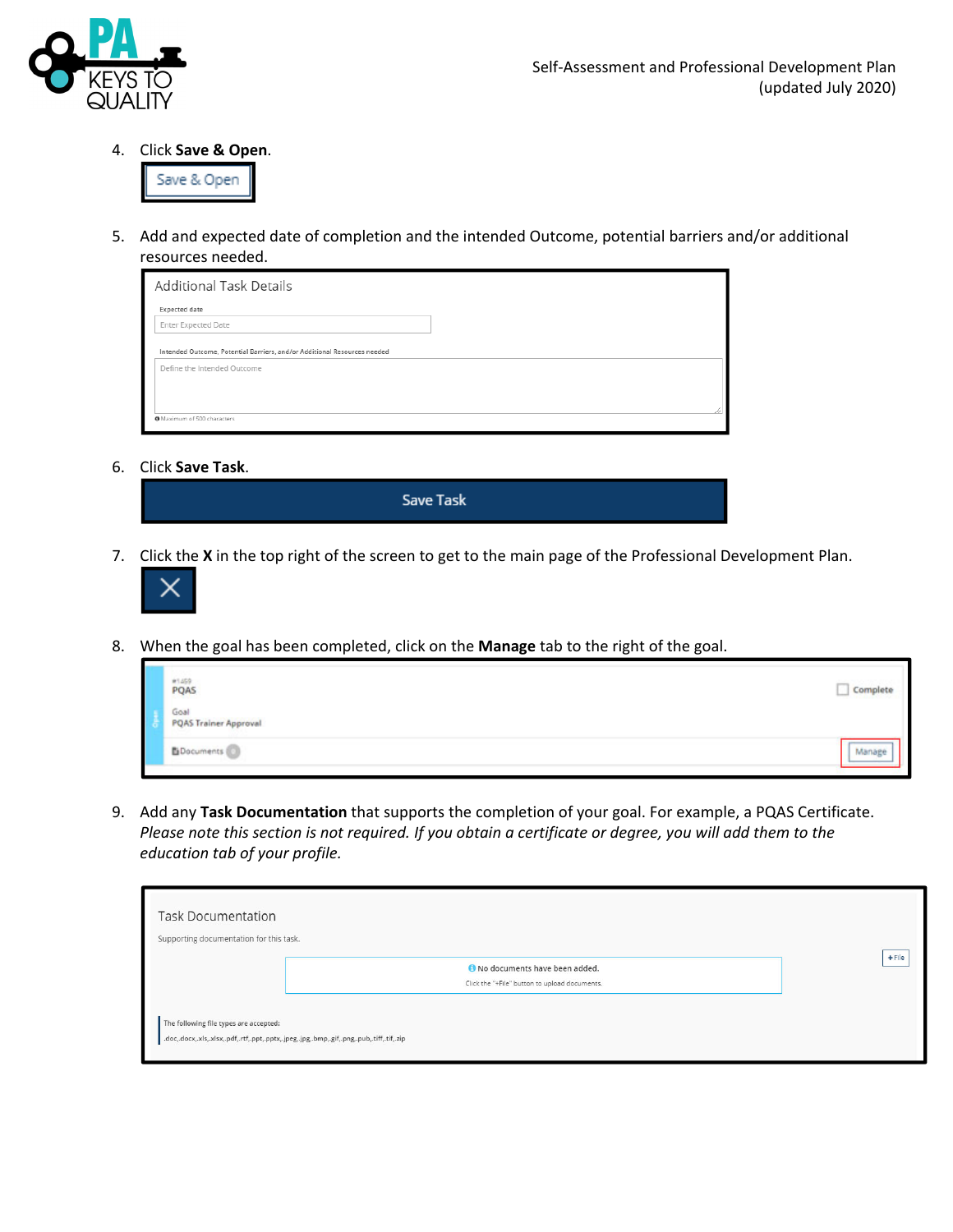

10. Check the **Completed Box**.

|              |                                       | PQAS                                      |
|--------------|---------------------------------------|-------------------------------------------|
|              |                                       |                                           |
|              | Goal Category                         | O Maximum of 500 characters<br>Goal Topic |
| $\checkmark$ | $\checkmark$<br>PQAS Trainer Approval | Obtain PQAS Trainer approval              |
|              |                                       |                                           |

11. A pop‐up box will be displayed asking, "Are you sure you want to mark this task complete?" Click **Yes**.

| Complete Task?                                     |     |
|----------------------------------------------------|-----|
| Are you sure you want to mark this task completed? |     |
| No                                                 | Yes |

12. A Task Completed pop‐up box will appear. Click **OK**.



13. Click **Save Task**.

**Save Task**